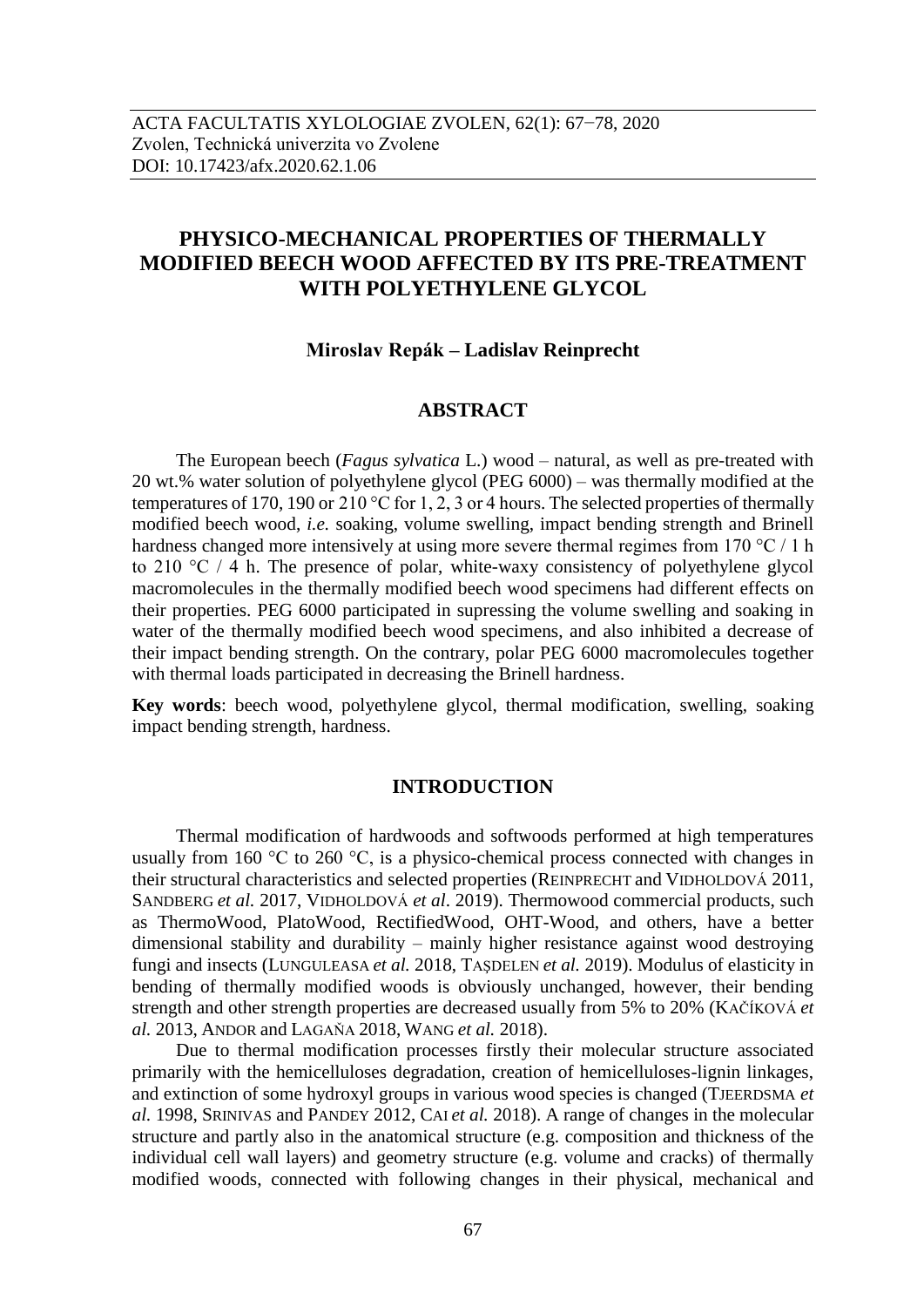biological properties, is related: (a) to the type of used heating medium, *e.g*. air, nitrogen, steam, plant oil, wax, or other; (b) to the thermal modification technology, *e.g*., regulation of the temperature, pressure, and time; (c) to the tree species used and its initial moisture content (TJEERDSMNA *et al.* 1998, HILL 2006, YILDIZ *et al.* 2006, ESTEVES and PEREIRA 2009, KOCAEFE *et al.* 2015, REINPRECHT 2016).

European beech (*Fagus sylvatica* L.) is one of the most used commercial hardwood species in Central Europe – as its logging is great and its workability and impregnability is well (KÚDELA and ČUNDERLÍK 2012). However, beech wood has also some disadvantages – as a great volume swelling or shrinkage (KLEMENT *et al.* 2019), and a lower resistance to fungi and insects (REINPRECHT 2016).

Polyethylene glycols are polar macromolecules. At a room temperature they are liquids (*e.g*., from PEG 300 to PEG 1000) or solid substances with a waxy consistency (*e.g*., from PEG 1500 to PEG 10000). In practice, various PEG types, containing smaller and also higher polyethylene glycol macromolecules, are successfully used for a dimensional stabilization of archaeological waterlogged wooden artefacts (HOCKER *et al.* 2012, MAJKA *et al.* 2018). However, polar PEGs usually decrease strength properties of wood, because the wood treated with them has permanently swollen cell walls and the strengthening effect of hydrogen bonds inside the cell walls consisting from polysaccharide and lignin molecules is suppressed (ALMKVIST *et al.* 2016).

The aim of this work was based on an assumption, that combining a primary technology of wood pre-treatment with polar polyethylene glycol macromolecules with a followed technology of wood exposition to high temperatures could effectively improve selected properties of the thermally modified wood.

## **MATERIALS AND METHODS**

#### **Wood**

High quality specimens of European beech (*Fagus sylvatica* L.) heart-wood, *i.e*. without rot, insect gallery, growth defects, tension wood and red-false wood, were prepared from the sawn timber naturally seasoned to a moisture content of  $13.5\% \pm 2\%$ . Three dimensional types of specimens (longitudinal  $\times$  tangential  $\times$  radial) were used in the experiment – type (a) 25 mm  $\times$  25 mm  $\times$  5 mm in testing the Brinell hardness; type (b) 5 mm  $\times$  50 mm  $\times$  25 mm in testing the soaking and swelling; and type (c) 120 mm  $\times$  10 mm  $\times$  10 mm in testing the impact bending strength. The top and bottom surfaces of specimens of the type (a) and type (b) were milled.

The beech wood specimens were dried at  $103 \pm 1$  °C to the oven-dry state in the kiln Memmert UNB 100 (Memmert, Schwabach, Germany), subsequently cooled in desiccators to a temperature of  $20 \pm 2$  °C and weighed with an accuracy of 0.001 g.

### **Pre-treatment of wood with polyethylene glycol**

Pre-treatment of the beech wood specimens was performed in stainless steel containers by immersion technology with 20 wt.% water solution of polyethylene glycol PEG 6000 (HiMedia, Ltd., Mumbia, India). Water solution of PEG 6000 had a dynamic viscosity of  $21.8 \times 10^{-3}$  Pa·s at 20 °C. Pre-treatment process at atmospheric pressure and at a temperature of 100 °C lasted 3 hours.

The weight percent gain (WPG) of PEG 6000 by beech wood specimens was determined after their 4-week conditioning in a moist-air ( $\varphi = 95\%$ ; t = 20 °C; xylene = antimold component) and following drying to the oven-dry state, using Eq. 1: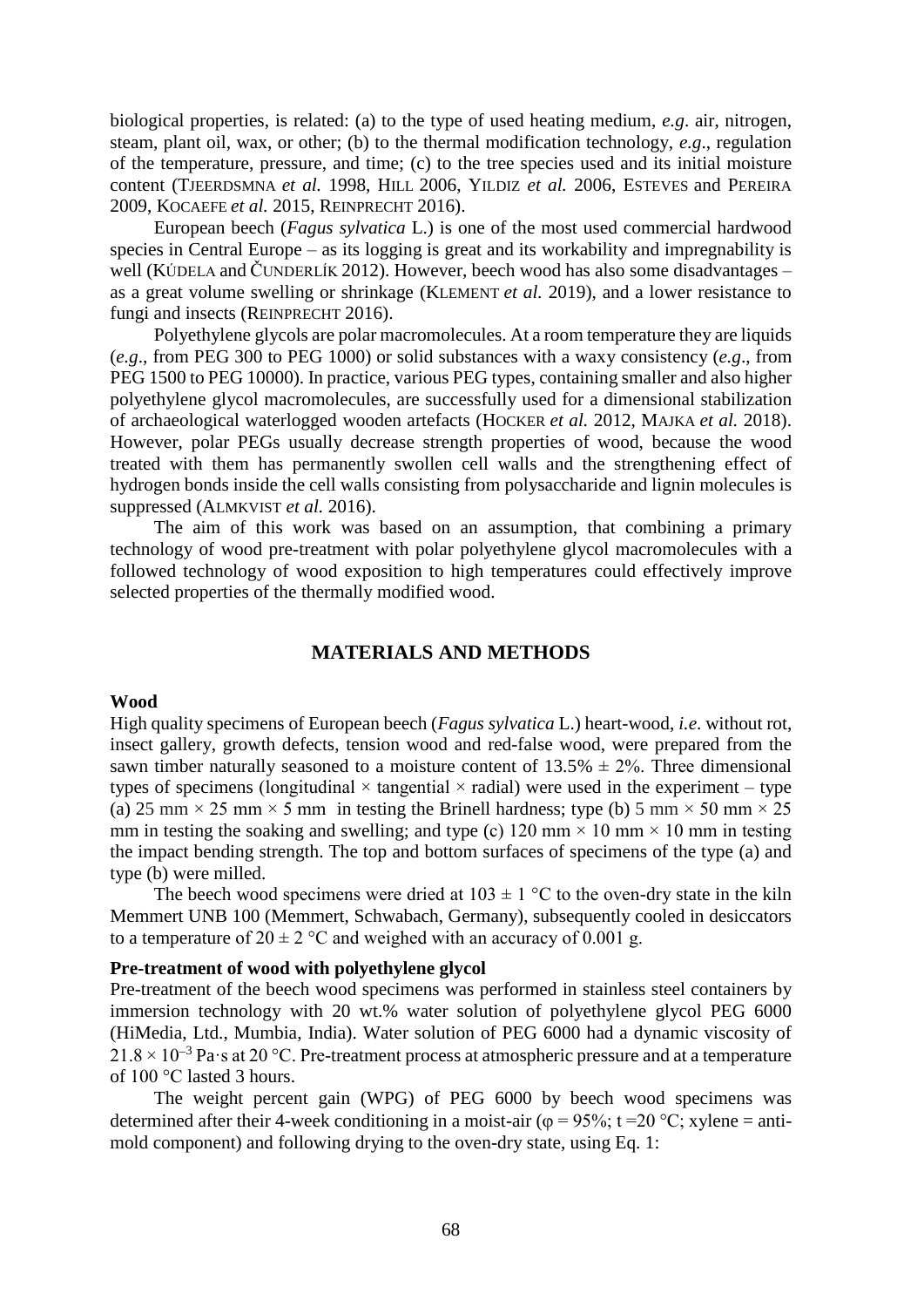$$
WPG_{PEG} = \frac{m_{0-Pretreated} - m_0}{m_0} \times 100 \,[\%]
$$
 (1)

where:  $m_0$ -Pretreated – mass of the oven-dried specimen containing PEG 6000 [g],  $m_0$  – mass of the oven-dried original specimen [g].

#### **Thermal modification of wood**

The natural as well as with PEG 6000 pre-treated beech wood specimens were thermally modified in the kiln Memmert UNB 100 (Memmert, Schwabach, Germany) at the temperatures of 170, 190 or 210 °C for 1, 2, 3 or 4 hours.

Thermally modified beech wood specimens were cooled in desiccators to a temperature of  $20 \pm 2$  °C, then their weights with an accuracy of 0.001 g and dimensions with an accuracy of 0.01 mm were determined, and repeatedly were transferred to desiccators.

Specimens used for testing the impact bending strength and hardness were airconditioned for 14 days at the temperature of  $20 \pm 2$  °C and a relative air humidity of 60  $\pm$ 5%. Oven-dry specimens with 0% moisture content were used in soaking and swelling tests.

#### **Soaking and swelling**

The soaking test according to the Standard STN 49 0104 was performed, using Eq. 2, in order to determine the ability of the reference and modified beech wood specimens (5 mm  $\times$  50 mm  $\times$  25 mm) to absorb distilled water (*S<sub>i</sub>*),:

$$
S_i = \frac{m_i - m_0}{m_0} \times 100 [%]
$$
 (2)

where:  $m_i$  – weight of the moist specimen at the defined time of soaking [g],  $m_0$  – weight of the oven-dried specimen [g].

At the same time, volume swelling of wood  $(\beta_{Vi})$  was evaluated, using Eq. 3:

$$
\beta_{Vi} = \frac{V_i - V_0}{V_0} \times 100 \, [\%]
$$
\n(3)

where:  $V_i$  – volume of the moist specimen at the defined time of soaking  $[mm<sup>3</sup>]$ ,  $V_0$  – volume of the oven-dried specimen [mm<sup>3</sup>].

#### **Impact bending strength**

Impact bending strength of specimens in tangential direction (*I*) was determined according to the Standard ISO 3348, using Eq. 4:  $(4)$ 

$$
I = \frac{W}{b \times H} [J.cm^{-2}]
$$

where:  $W$  – work done for cutting the specimen [J], b, h – specimen cross section dimensions [cm].

### **Brinell hardness**

Brinell hardness of specimens in radial direction (*HB*) was evaluated according to the Standard EN 1534, using a steel ball with a diameter of 11.284 mm impressed into the wood surface with a force of 500 N. It was calculated by Eq. 5:

$$
H_B = \frac{F}{S} = \frac{2 \times F}{\pi \times D \times (D - \sqrt{D^2 - d^2})} [MPa]
$$
\n<sup>(5)</sup>

where:  $F$  – force on the ball [N], D – ball diameter [mm],  $d$  – diameter of the impressed area [mm].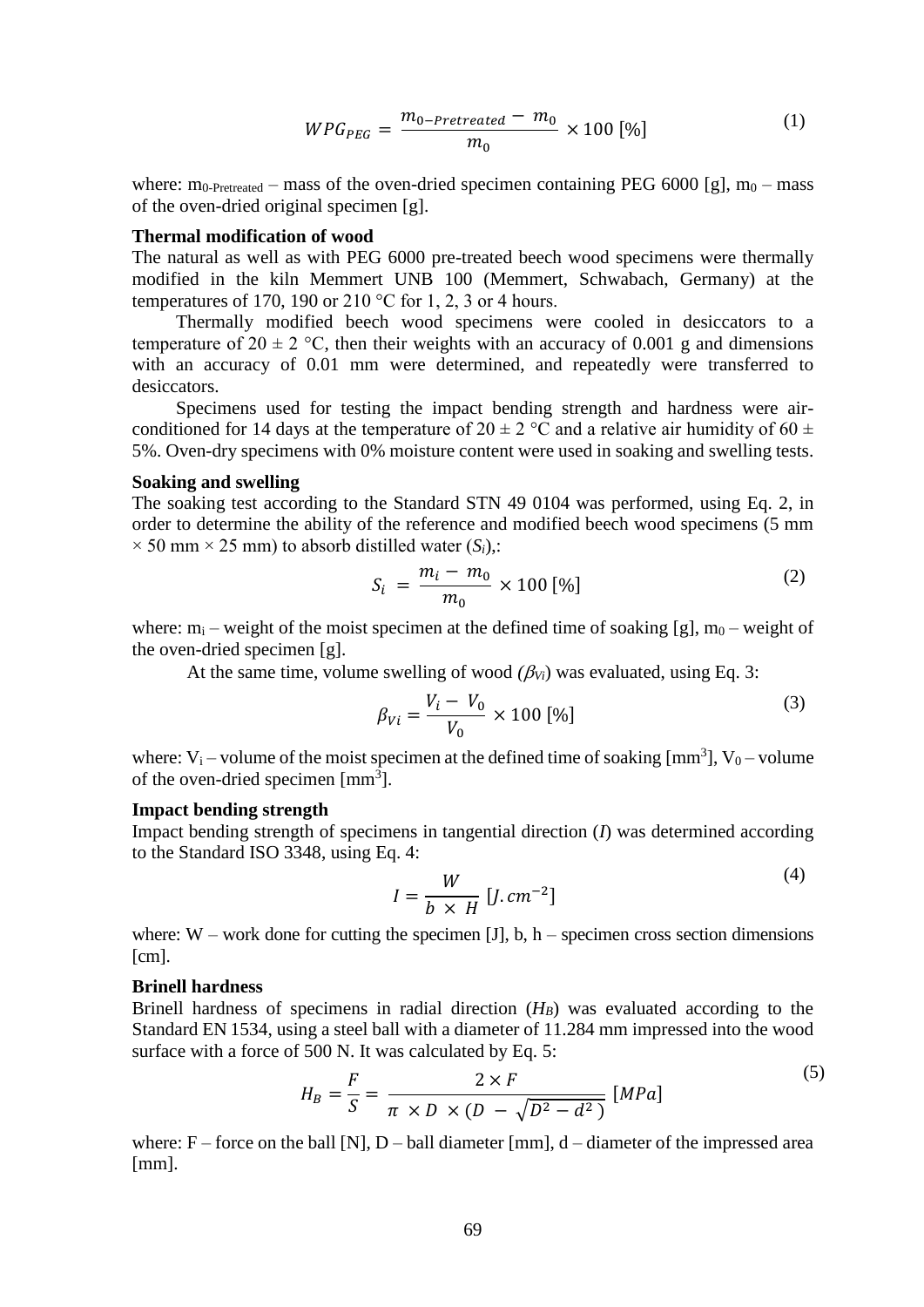# **RESULTS AND DISCUSSION**

#### **Weight percent gain (WPG)**

The WPG values of polyethylene glycol PEG 6000 by beech wood specimens ranged from 5.49% to 8.26% depending on wood dimensions (Fig. 1).

Specimens having a relatively high portion of axial surfaces, *i.e.* of type (a) 25 mm  $\times$ 25 mm  $\times$  5 mm (L  $\times$  T  $\times$  R) and type (b) 5 mm  $\times$  50 mm  $\times$  25 mm (L  $\times$  T  $\times$  R), had greater WPG values in comparison with specimens of type (c) 120 mm  $\times$  10 mm  $\times$  10 mm (L  $\times$  T  $\times$ R) having the smallest portion of axial surfaces.



**Fig. 1 WPG of PEG 6000 by beech wood specimens of types (a), (b) and (c).**

### **Swelling and soaking**

At the more severe thermal loads of beech wood specimens, *i.e.* from 170 °C / 1 h to 210 °C / 4 h, more apparent decrease in the kinetics of their volume swelling and soaking determined from 1 to 24 hours (Figs. 2 and 3), and also after 24 and 336 hours (Tabs. 1 and 2) occured. For example, after modification of beech wood specimens at a temperature of 210 °C for 4 h, the volume swelling determined after 24 hours decreased approximately about 50% (absolute decrease from 20.95% to 10.39%) and the soaking approximately about 25% (absolute decrease from 60.97% to 45.73%).

As already mentioned, in wood heated at high temperatures the hemicelluloses are depolymerized preferentially and the number of hydroxyl groups responsible for wood hygroscopicity is prominently decreased. LUNGULEASA *et al.* (2018), for beech plywood thermally treated at 200 °C for 3 h determined a reduction in the water absorption and thickness swelling about 70% and 60%, respectively. REINPRECHT and REPÁK (2019) found that as a result of beech wood paraffin-thermal modifications performed at 190 or 210 °C for 1, 2, 3 or 4 hours, there markedly decreased its soaking in water (in all cases by more than 30%) and volume swelling (from 26.8% to 62.9%). Similarly, REINPRECHT and VIDHOLDOVÁ (2008) found out that the soaking and swelling of beech and spruce woods were reduced due to thermal modification processes performed by the oil heat treatment (OHT) technology with rapeseed oil – maximally reduced in the case of the highest temperature of 220 °C acting for the longest time of 6 h.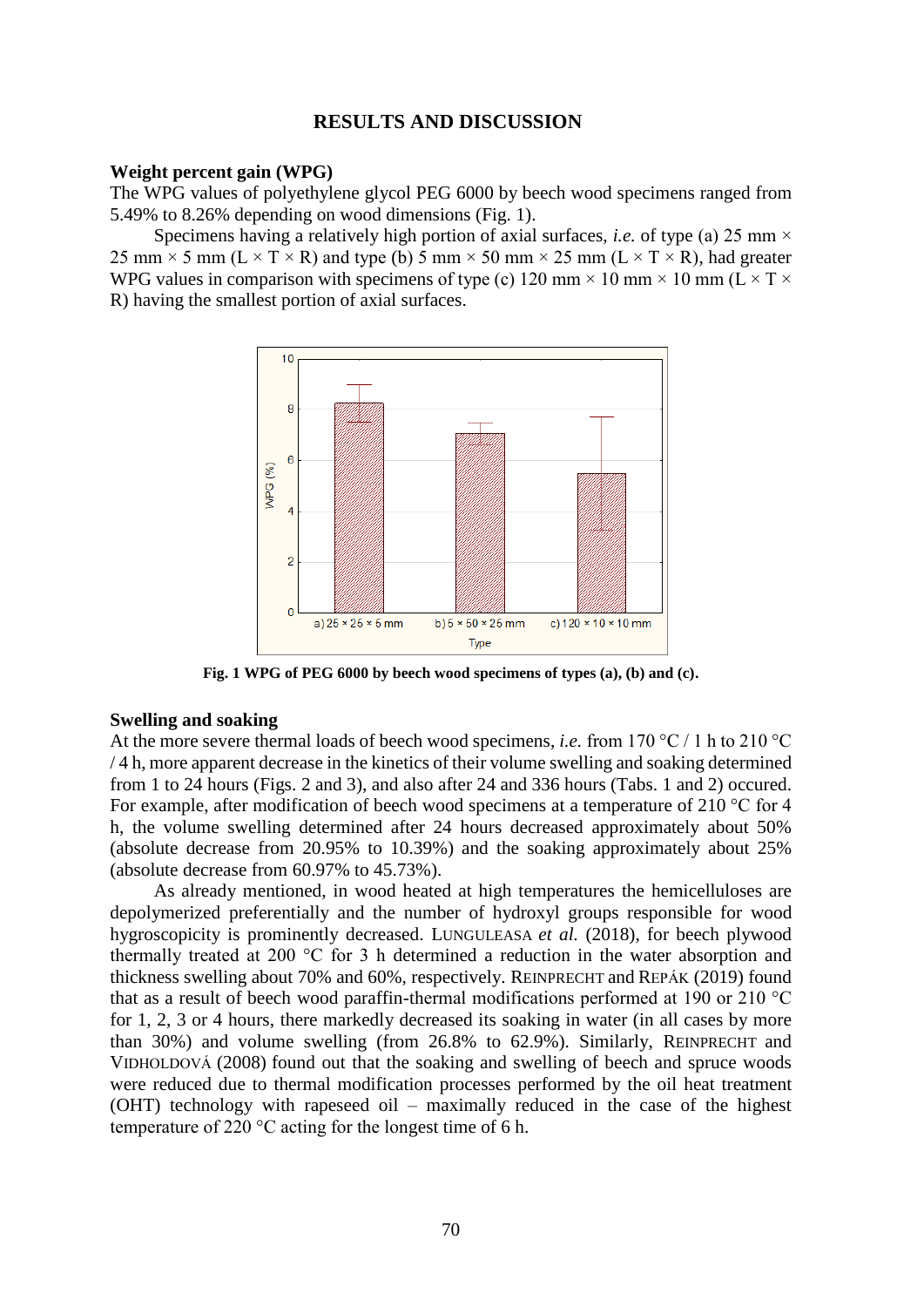

**Fig. 2 Volume swelling kinetics of the reference and thermally modified beech wood specimens – Not pre-treated = TM (a); Pre-treated with PEG**  $6000 = PEG + TM$  **(b).** 

The polar polyethylene glycols (PEGs) are hydrophilic substances. PEG macromolecules can be in the pre-treated woods located not only in the cell lumens, but also in the cell walls depending: (a) on the dimensions of PEG macromolecules and also of new substances created from them at high temperatures; (b) on the additional conditionings of pre-treated woods in air-humid environment. Generally, PEGs with smaller macromolecules can better penetrate to the cell walls (REINPRECHT 1995). The polymerization degree and 3D-size of PEG macromolecules can be decreased for example due to their thermal oxidative degradations already at temperatures below 100 °C, *e.g*., in connection with a production of low molecular weight esters (HAN *et al.* 1996). With a pro-longed impregnation/pretreatment time and also with a pro-longed conditioning time, there better conditions for diffusion processes of PEG macromolecules (and also substances created from them at high temperatures) into micro-pores of the water-swollen cell walls of wood can occur. This fact shall apply for dimensional stabilization of archaeological wooden artefacts, when in the cell walls and cell lumens of wood are small vaporizable water molecules replaced with greater non-evaporable PEG macromolecules, and thus conserved wood is a permanently swollen. HOCKER *et al.* (2012), MAJKA *et al.* (2018) and several other researchers studied moisture properties of wood containing polyethylene glycols in dependence on the different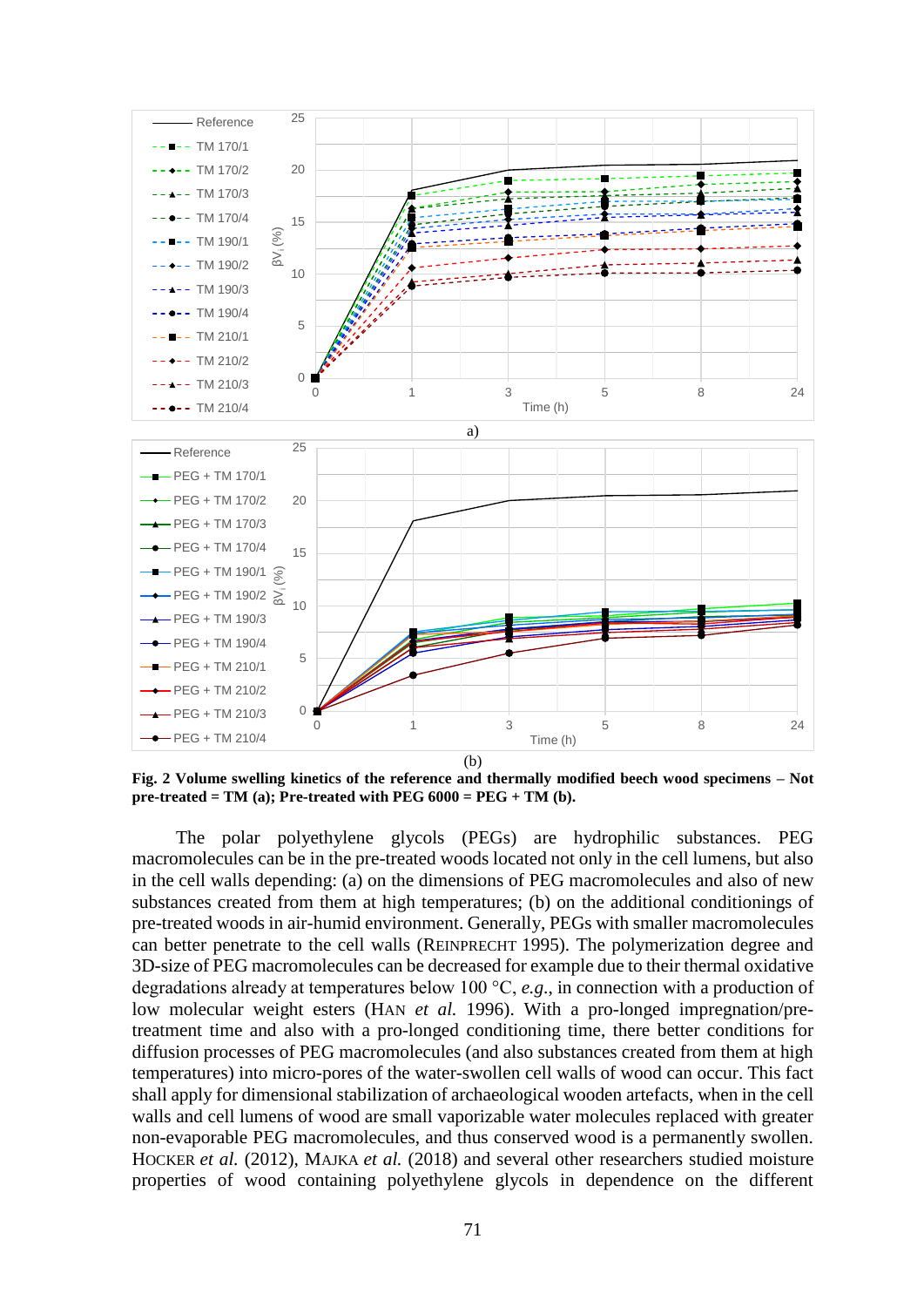polymerization degree of PEG macromolecules, and on their different concentration in water, ethanol or other organic solvent. BRODA (2018) treated archaeological waterlogged oak wood with PEGs 400 and 4000 water solutions. The results of liquid water absorbability experiment clearly showed approximately about 50% decreased uptake of water by specimens treated with PEGs in comparison with untreated ones.



**Fig. 3 Soaking kinetics of the reference and thermally modified beech wood specimens – Not pre-treated = TM (a); Pre-treated with PEG 6000 = PEG + TM (b).** 

The PEG 6000 (HO-/CH<sub>2</sub>-CH<sub>2</sub>-O/<sub>n</sub>-H) with molecular weight of 5000–7000 consists from relatively long linear macromolecules, which have polymerisation degree "n" from 130 to 140. Transport of the polar PEG 6000 from the lumens into the cell walls of wood is limited by dimension of its macromolecules and by dimension of the micro-pores in water swollen cell walls. In this experiment, the transport of PEG 6000 into the cells walls of beech wood specimens was, by our opinion, influenced and limited: (a) during the pre-treatment/impregnation process performed at 100 °C, *i.e.,* by a lower penetration possibility of greater PEG macromolecules and also from them at a temperature of 100 °C potentially created esters and other polar substances, in comparison to a good penetration possibility of small water molecules, so in a situation when the wood structure behaves like chromatography column (REINPRECHT and HUDEC 1995, REINPRECHT 1995); (b) during the air-humid conditioning of pre-treated wood specimens, *i.e*., the diffusion possibility of PEG macromolecules (and eventually also substances created from PEG 6000 at thermal loads) from the cell lumens into the cell walls of wood primary saturated and swollen with small water molecules.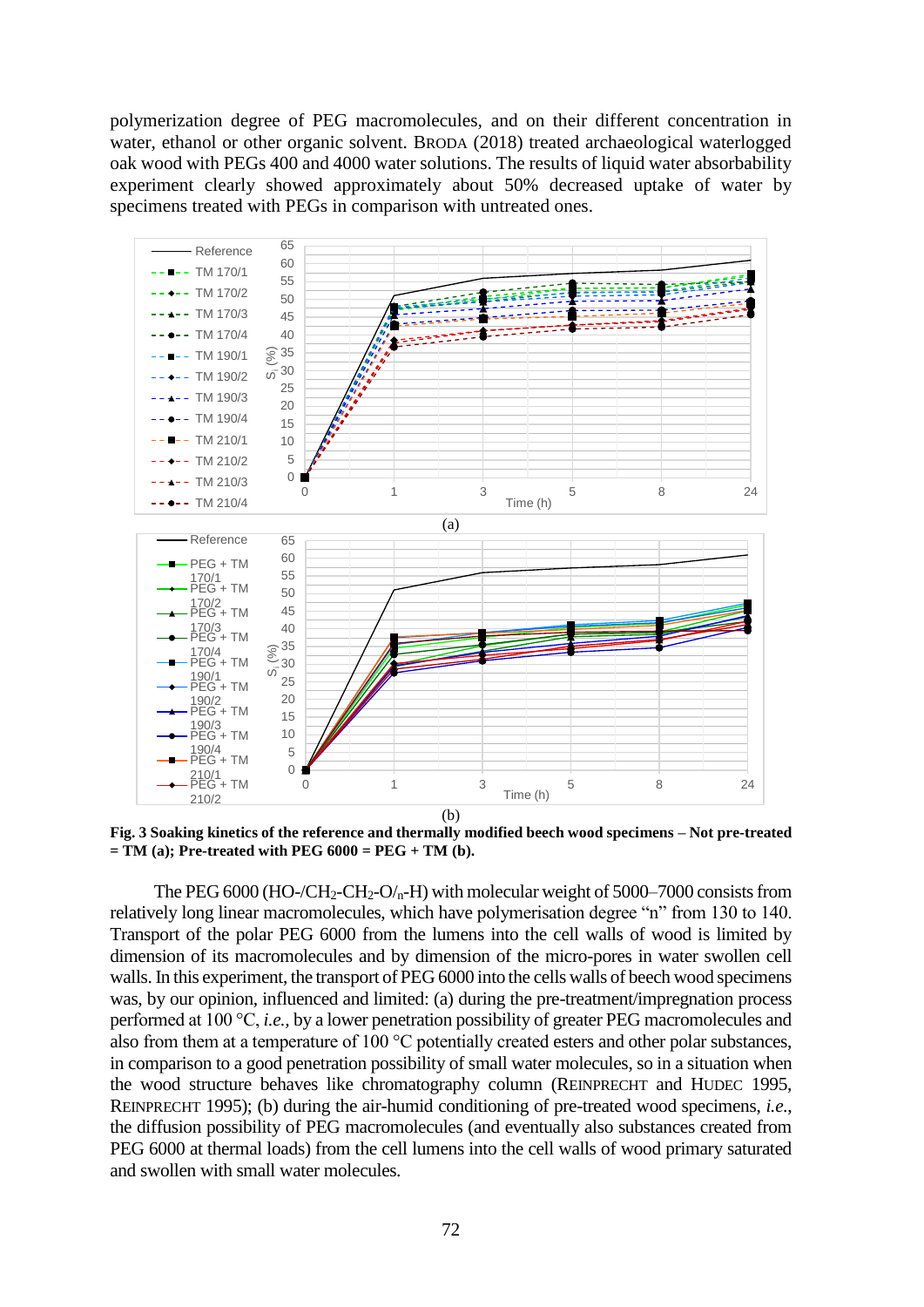In accordance with the above mentioned facts, indeed the starting dimensions of the thermally modified beech wood specimens containing PEG 6000 were greater before the soaking and swelling tests comparing to the not pre-treated specimens. Subsequently, the volume swelling of the thermally modified beech wood should be and also was smaller for specimens pre-treated with PEG 6000 (Fig. 2, Tab. 1). Due to the presence of PEG 6000 in the thermally modified beech wood specimens, also more or less important decrease in their soaking in water occurred. This knowledge can be explained by a lower portion of empty pores and micro-pores in wood specimens containing PEG 6000 (Fig. 3, Tab. 2).

|                     | Volume Swelling - $\beta_{Vi}$ (%) |                         |                  |                         |  |
|---------------------|------------------------------------|-------------------------|------------------|-------------------------|--|
| <b>Thermal</b>      | 24h                                |                         | 336h             |                         |  |
| <b>Modification</b> | Not pre-treated                    | <b>Pre-treated with</b> | Not pre-treated  | <b>Pre-treated with</b> |  |
|                     |                                    | <b>PEG 6000</b>         |                  | <b>PEG 6000</b>         |  |
| Reference           | 20.95(1.04)                        |                         | 21.25(1.28)      |                         |  |
| 170 °C / 1 h        | $19.74(0.56)$ c                    | $10.27(0.28)$ a         | 19.99 $(0.67)$ d | $10.37(0.83)$ a         |  |
| 170 °C/2 h          | 18.91 $(0.48)$ a                   | $9.65(0.37)$ a          | 19.10(0.48) b    | $9.74(0.55)$ a          |  |
| 170 °C / 3 h        | $18.27(0.20)$ a                    | $9.13(0.42)$ a          | $18.88(0.20)$ b  | $9.42(0.56)$ a          |  |
| 170 °C / 4 h        | $17.36(0.76)$ a                    | $8.93(0.32)$ a          | $17.82(1.00)$ a  | 9.40(0.99) a            |  |
| 190 °C / 1 h        | $17.21(0.21)$ a                    | $9.64(0.23)$ a          | $17.35(0.66)$ a  | $9.72(0.89)$ a          |  |
| 190 °C / 2 h        | $16.32(0.52)$ a                    | $9.22(0.44)$ a          | $17.24(0.81)$ a  | $9.52(0.51)$ a          |  |
| 190 °C / 3 h        | $15.96(0.38)$ a                    | $8.96(0.34)$ a          | $16.68(0.30)$ a  | $9.17(0.43)$ a          |  |
| 190 °C / 4 h        | $14.87(0.39)$ a                    | $8.68(0.35)$ a          | $14.93(0.54)$ a  | $8.75(0.68)$ a          |  |
| 210 °C / 1 h        | $14.60(0.64)$ a                    | $9.06(0.39)$ a          | 14.65 $(0.32)$ a | $9.10(0.27)$ a          |  |
| 210 °C / 2 h        | $12.74(0.13)$ a                    | $8.97(0.16)$ a          | $13.34(0.37)$ a  | $9.01(0.57)$ a          |  |
| 210 °C / 3 h        | $11.38(0.56)$ a                    | $8.43(0.28)$ a          | $12.11(0.57)$ a  | $8.51(0.54)$ a          |  |
| 210 °C / 4 h        | $10.39(0.13)$ a                    | 8.20 (0.80) a           | $11.11(0.65)$ a  | $8.32(0.33)$ a          |  |

**Tab. 1 Volume swelling of the reference and thermally modified beech wood specimens – Not pre-treated and Pre-treated with PEG 6000.** 

Note: Mean values are from four replicates. Standard deviations are in parantheses. The Duncan test, with significance levels a = 99.9%,  $b = 99\%$ ,  $c = 95\%$  and  $d < 95\%$ , was performed in relation to reference specimens.

| Tab. 2 Soaking of the reference and thermally modified beech wood specimens – Not pre-treated and |  |  |
|---------------------------------------------------------------------------------------------------|--|--|
| Pre-treated with PEG 6000.                                                                        |  |  |

|                                       | Soaking - $S_i$ (%) |                                            |                 |                                            |
|---------------------------------------|---------------------|--------------------------------------------|-----------------|--------------------------------------------|
| <b>Thermal</b><br><b>Modification</b> | 24h                 |                                            | 336 h           |                                            |
|                                       | Not pre-treated     | <b>Pre-treated with</b><br><b>PEG 6000</b> | Not pre-treated | <b>Pre-treated with</b><br><b>PEG 6000</b> |
| Reference                             | 60.97(0.49)         |                                            | 90.65(4.09)     |                                            |
| 170 °C / 1 h                          | 57.07 $(2.18)$ c    | 46.84 $(3.08)$ a                           | 81.93 (4.10) b  | 64.52 (3.36) a                             |
| 170 °C/2 h                            | 56.57 $(1.28)$ c    | $45.17(1.41)$ a                            | $81.71(5.36)$ b | $63.84(2.16)$ a                            |
| 170 °C / 3 h                          | $55.09(1.07)$ b     | 43.45 $(2.25)$ a                           | $80.66(2.37)$ b | $61.84(3.96)$ a                            |
| 170 °C / 4 h                          | 54.94 (1.80) a      | $42.15(1.07)$ a                            | 78.45 (4.06) a  | $57.30(0.95)$ a                            |
| 190 °C / 1 h                          | 56.04 $(1.04)$ b    | $47.31(3.12)$ a                            | $81.27(1.80)$ b | $62.09(1.87)$ a                            |
| 190 °C / 2 h                          | 54.77 (2.84) a      | 46.02 $(1.08)$ a                           | 81.15(3.11) b   | $61.41(4.06)$ a                            |
| 190 °C / 3 h                          | $52.95(1.53)$ a     | 43.79 (2.24) a                             | 77.74 (5.25) a  | $60.92(1.90)$ a                            |
| 190 °C / 4 h                          | 49.60 $(1.69)$ a    | 40.42 $(2.48)$ a                           | $67.27(1.90)$ a | 56.78 $(3.10)$ a                           |
| 210 °C / 1 h                          | 48.96 (1.27) a      | $45.25(0.73)$ a                            | $66.32(1.54)$ a | $61.80(2.08)$ a                            |
| 210 °C / 2 h                          | $47.56(1.63)$ a     | $42.21(2.19)$ a                            | $65.93(3.93)$ a | $61.24(2.84)$ a                            |
| 210 °C / 3 h                          | $47.26(2.50)$ a     | 41.25 $(3.39)$ a                           | $65.79(1.16)$ a | 59.78 (2.30) a                             |
| 210 °C / 4 h                          | $45.73(1.26)$ a     | 39.54 (0.96) a                             | $60.33(0.53)$ a | 55.13 (2.53) a                             |

Note: Mean values are from four replicates. Standard deviations are in parantheses. The Duncan test, with significance levels a = 99.9%,  $b = 99\%$ ,  $c = 95\%$  and  $d < 95\%$ , was performed in relation to reference specimens.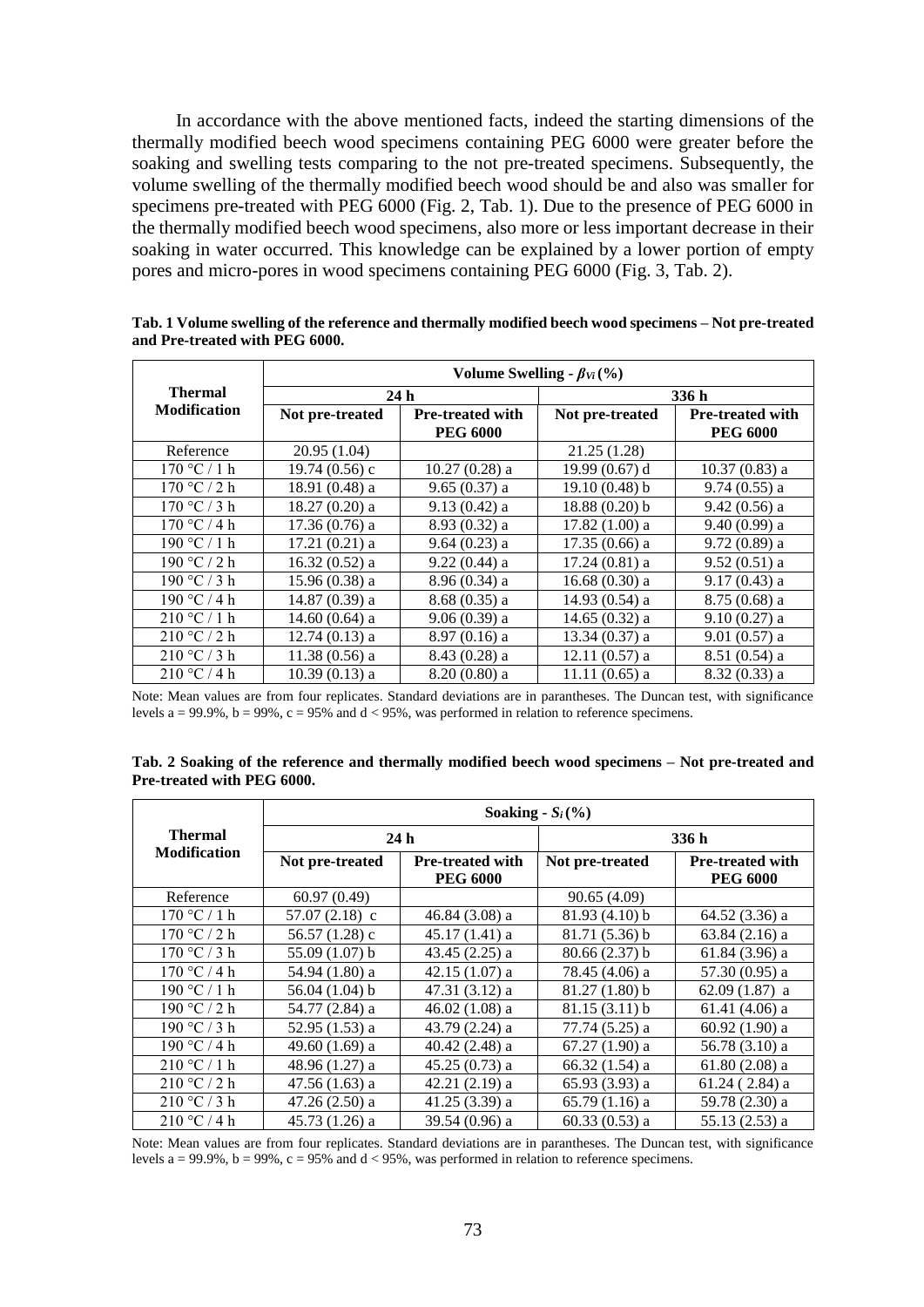Luo *et al.* (2012) found out that water absorption and thickness swelling of flour-wood polypropylene composites decreased with increased concentration of PEG 1000 in the wood substance. Treatment of wood with 30% water solution of polyethylene glycol reduced the 24 h water uptake and thickness swelling of this type of composite by 34.4% and 64.6 %, respectively. A following heat treatments of this type of composite with content of PEG provided an extra reduction in the thickness swelling (additional absolute decrease about  $12.1-28.6\%$ ). Obtained results showed, similarly with our experiment, that the PEG pretreatment and the following thermal modification can better improve the dimensional stability of wood composites as the alone thermal modification.

### **Impact bending strength and Brinell hardness**

The impact bending strength of the thermally modified beech wood decreased in the range from 14.36% to 71.11% (absolute decrease from 5.92 J $\cdot$ cm<sup>-2</sup> to 5.07 J $\cdot$ cm<sup>-2</sup> until 1.71  $J \cdot cm^{-2}$ ) – proportionally to an increase in the temperature and time of thermal modification (Tab. 3). It is especially caused by a significant thermal degradation of hemicelluloses situated between cellulose microfibrils in cell walls of wood and also due to organic acids resulting from the hemicellulose decomposition catalyzing the cleavage of lignin– polysaccharide matrix of wood (ZAMAN *et al.* 2000).

Similar results obtained REINPRECHT and REPÁK (2019) for beech wood thermally modified in a paraffin melt at 190 or 210 °C from 1 to 4 hours when its impact bending strength decreased proportionally to increase in the temperature and time in the range from 17.84% to 48.33%. By REINPRECHT (1992), the impact bending strength of poplar wood treated at a temperature of 210 °C for 3 h decreased as well as evidently about 61%. A strong decrease of the impact bending strength at several degradation processes, mainly of hardwoods containing 2–2.5 times more of pentosans in comparison to coniferous woods (FENGEL and WEGENER 2003), is owing to decomposition of pentosans and loss of their elastic-mechanical function in cell walls.

|                     | <b>Impact bending strength</b><br>$I$ (J.cm <sup>-2</sup> ) |                         | <b>Brinell hardness</b><br>$H_B(MPa)$ |                         |
|---------------------|-------------------------------------------------------------|-------------------------|---------------------------------------|-------------------------|
| <b>Thermal</b>      |                                                             |                         |                                       |                         |
| <b>Modification</b> | Not pre-treated                                             | <b>Pre-treated with</b> | Not pre-treated                       | <b>Pre-treated with</b> |
|                     |                                                             | <b>PEG 6000</b>         |                                       | <b>PEG 6000</b>         |
| Reference           | 5.92(0.97)                                                  |                         | 38.71 (3.40)                          |                         |
| 170 °C/1 h          | $5.07(0.85)$ c                                              | 5.37 $(0.58)$ d         | 37.75 (3.86) d                        | 28.47 (1.96) a          |
| 170 °C / 2 h        | $4.73(0.55)$ a                                              | $5.26(0.21)$ c          | $35.07(2.68)$ d                       | $26.22(3.67)$ a         |
| 170 °C / 3 h        | $4.63(0.23)$ a                                              | $5.23(0.48)$ c          | $35.02(4.24)$ d                       | $25.96(4.88)$ a         |
| 170 °C / 4 h        | $4.55(0.18)$ a                                              | $5.17(0.32)$ c          | 34.63(3.51) d                         | $24.85(1.96)$ a         |
| 190 °C / 1 h        | $4.05(0.30)$ a                                              | $5.18(0.32)$ c          | 36.11 (4.97) d                        | $25.39(2.31)$ a         |
| 190 °C / 2 h        | $3.76(0.35)$ a                                              | $5.01(0.42)$ c          | $35.02(4.29)$ d                       | $22.60(2.33)$ a         |
| 190 °C / 3 h        | $3.51(0.33)$ a                                              | $4.72(0.56)$ a          | 33.61 (4.87) d                        | $23.16(3.81)$ a         |
| 190 °C / 4 h        | $3.38(0.45)$ a                                              | $4.57(0.26)$ a          | 30.72(3.99) b                         | $22.06(3.84)$ a         |
| 210 °C / 1 h        | $2.83(0.23)$ a                                              | $3.50(0.22)$ a          | $27.85(4.33)$ a                       | $22.81(2.73)$ a         |
| 210 °C / 2 h        | $2.33(0.99)$ a                                              | $3.37(0.17)$ a          | $27.00(1.97)$ a                       | $22.14(3.43)$ a         |
| 210 °C / 3 h        | $2.12(0.18)$ a                                              | $3.23(0.30)$ a          | $24.75(2.43)$ a                       | $21.25(3.51)$ a         |
| 210 °C / 4 h        | $1.71(0.31)$ a                                              | $2.89(0.49)$ a          | $22.68(2.08)$ a                       | $20.03(2.55)$ a         |

**Tab. 3 Impact bending strength and Brinell hardness of the reference and thermally modified beech wood specimens – Not pre-treated and Pre-treated with PEG 6000.** 

Note: Mean values are from six replicates. Standard deviations are in parantheses. The Duncan test, with significance levels  $a = 99.9\%$ ,  $b = 99\%$ ,  $c = 95\%$  and  $d < 95\%$ , was performed in relation to reference specimens.

On the contrary, the presence of PEG 6000 in the thermally modified beech wood partly slowed down decrease of the impact bending strength, when its decrease ranged only from 9.29% to 51.18% (absolute decrease from 5.92 J·cm<sup>-2</sup> to 5.37 J·cm<sup>-2</sup> until 2.89 J·cm<sup>-2</sup>)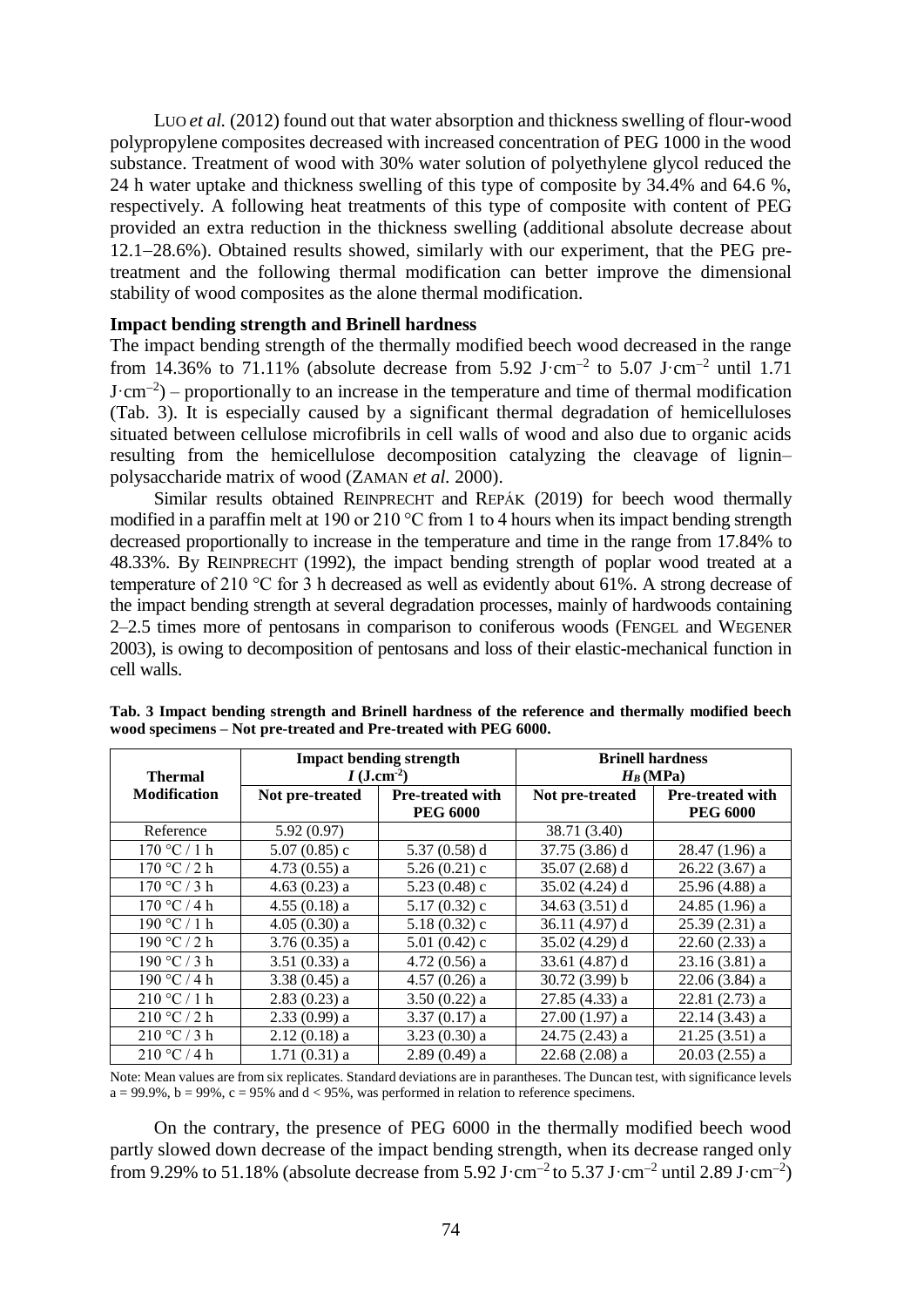(Tab. 3). This finding can be explained by a protection effect of the polyethylene glycol macromolecules against the oxygen transport inside the cell walls of thermally exposed wood, in a connection with supressing the oxidation depolymerisation reactions in the ligninpolysaccharide matrix of wood (HILL 2006, REINPRECHT and VIDHOLDOVÁ 2011).

The Brinell hardness of the thermally modified beech wood decreased in the range from 2.48% to 41.41% (absolute decrease from 38.71 MPa to 37.75 MPa until 22.68 MPa), proportionally with the pro-longed time and increased temperature, especially at the highest temperature of 210 °C (Tab. 3). However, it should be stressed, that hardness of all thermally modified beech wood specimens containing PEG 6000 decreased more apparently, it means in presence of polar polyethylene glycol waxy-consistency macromolecules the hardness of thermally modified beech wood decreased in a greater margin from 26.45% to 48.26% (absolute decrease from 38.71 MPa to 28.47 MPa until 20.03 MPa).

Results of our experiment can be compared to results obtained by LUNGULEASA *et al.*  (2018) who searched reduced Brinell hardness of beech plywood thermally modified at the temperatures of 160, 180 and 200 °C for 1, 2 and 3 hours. The Brinell hardness decreased about 16% at 180 °C for 3 h, or maximally about 40.6% at 200 °C for 3 h. On the contrary, the Brinell hardness slightly increased for specimens thermally modified at 160 °C. REINPRECHT and VIDHOLDOVÁ (2008) also determined a decrease in the Brinell hardness of beech wood by 1.5% to 33% when this wood species was modified in rapeseed oil at the temperatures of 180 or 220 °C for 3 or 6 hours. BORŮVKA *et al.* (2018) determined different changes in the Brinell hardness of thermally modified beech and birch woods at a temperature of 210 °C for 3 hours – hardness for beech wood decreased by 37%, bur for birch wood it increased by 9%.

# **CONCLUSIONS**

- Beech wood had changed selected physical and mechanical properties, *i.e.,* soaking, volume swelling, impact bending strength and Brinell hardness due to thermal modifications performed at the temperatures of 170, 190 or 210  $^{\circ}$ C for 1, 2, 3 or 4 hours. These properties changed more intensively using more severe thermal regimes from 170 °C / 1 h to 210 °C / 4 h.
- The presence of polar and waxy-consistency polyethylene glycol macromolecules "PEG 6000" in beech wood before its thermal loads differently affected its final physical and mechanical properties:
	- PEG 6000 significantly reduced the volume swelling in water of the thermally modified beech wood specimens, and their soaking kinetics apparently decreased as well.
	- PEG 6000 slowed down decrease in the impact bending strength of beech wood caused due to high temperatures at its thermal modifications.
	- On the contrary, PEG 6000 participated in a more evident decrease in the Brinell hardness of the thermally modified beech wood.

# **REFERENCES**

ALMKVIST, G., NORBAKHSH, S., BJURHAGER, I., VARMUZA, K. 2016. Prediction of tensile strength in iron-contaminated archaeological wood by FT-IR spectroscopy – a study of degradation in recent oak and Vasa oak. In Holzforschung, 70(9): 855–865. doi: [https://doi.org/10.1515/hf-2015-0223.](https://doi.org/10.1515/hf-2015-0223)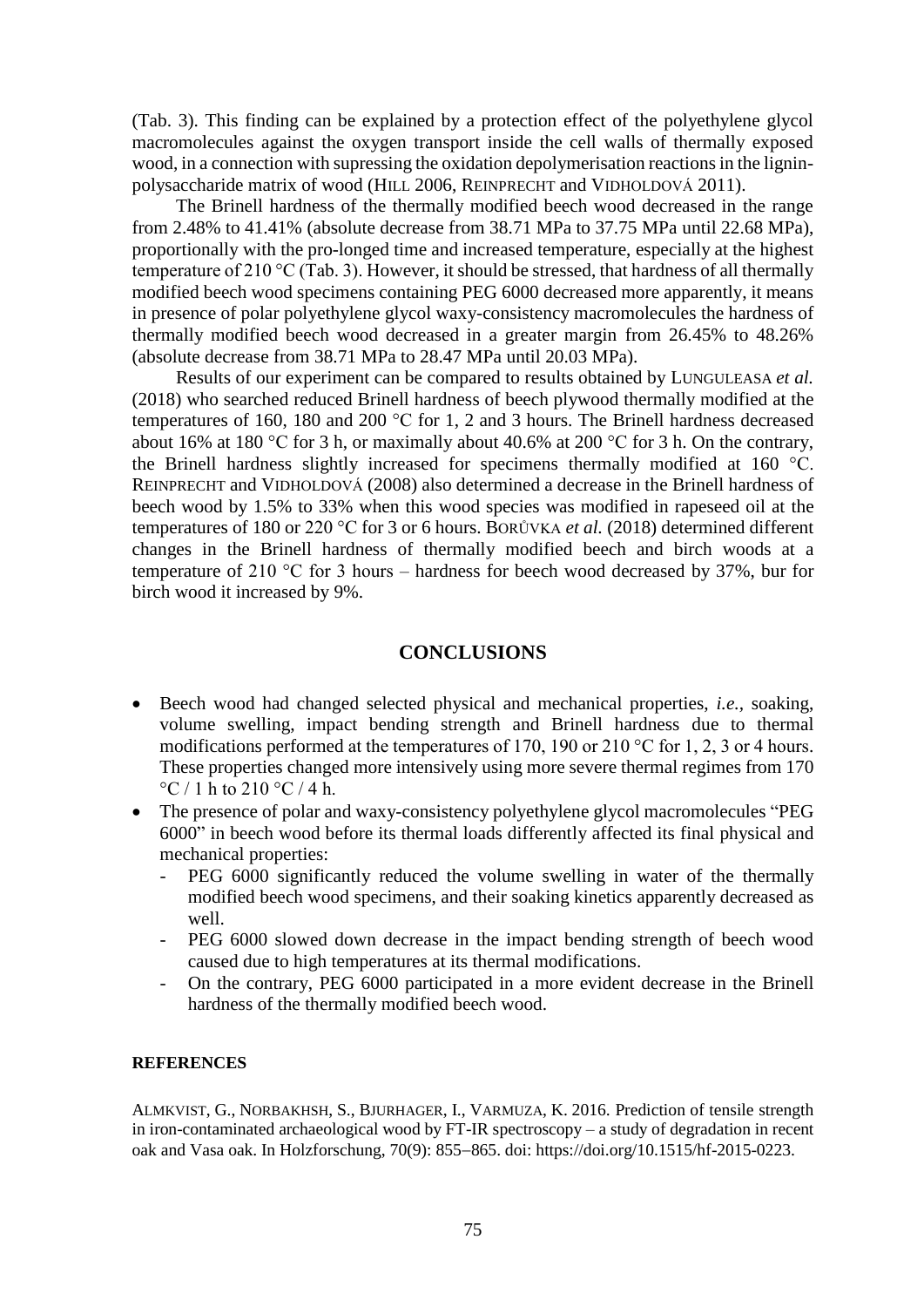ANDOR, T., LAGAŇA, R. 2018. Selected properties of thermally treated ash wood. In Acta Facultatis Xylologiae, 60(1): 51–60. doi: [10.17423/afx.2018.60.1.06.](http://dx.doi.org/10.17423/afx.2018.60.1.06)

BORŮVKA, V.; ZEIDLER, A., HOLEČEK, T., DUDÍK, R. 2018. Elastic and strength properties of heattreated beech and birch wood. In Forests, 9(4/197): 17 p. doi:10.3390/f9040197.

BRODA, M. 2018. Biological effectiveness of archaeological oak wood treated with methyltrimethoxysilane and PEG against brown-rot fungi and moulds. In International Biodeterioration & Biodegradation, 134: 110–116. doi: 10.1016/j.jbiod.2018.09.001.

CAI, C., ANTIKAINEN, J., LUOSTARINEN, K., MONONEN, K., HERAJARVI, H. 2018. Wetting-induced changes on the surface of thermally modified Scots pine and Norway spruce wood. In Wood Science and Technology,  $52(5)$ :  $1181-1193$ , doi:10.1007/s00226-018-1030-1.

EN 1534. 2010. Wood Flooring. Determination of Resistance to Indentation. Test Method. European Committee for Standardization: Brussels, Belgium.

ESTEVES, B., PEREIRA, H. 2009. Wood modification by heat treatment: A review. In BioResources, 4(1): 370-404. ISSN 1930-2126.

FENGEL, D., WEGENER, G. 2003. Wood: chemistry, ultrastructure, reactions. Remagen: Verlag Kessel, Germany, 613 p., ISBN 3935638-39-6.

HAN, S., KIM, CH., KWON, D. 1996. Thermal/oxidative degradation and stabilization of polyethylene glycol. In Polymer, 38(2): 317–323. doi: 10.1016/S0032-3861(97)88175-X.

HILL, C. A. S. 2006. Wood modification – chemical, thermal and other processes. Chichester: John Wiley & Sons, Ltd., UK, 2006, 260 p. ISBN 978-0-470-02172-9.

HOCKER, E., ALMKVIST, G., SAHLSTEDT, M. 2012. The Vasa experience with polyethylene glycol: A conservator's perspective. In Journal of Cultutal Heritage, 13(3): 175-182. doi: 10.1016/j.culher.2012.01.017.

ISO 3348. 1975. Wood. Determination of Impact Bending Strength. International Organization for Standardization: Geneva, Switzerland.

KAČÍKOVÁ, D., KAČÍK, F., ČABALOVÁ, I., ĎURKOVIČ, J. 2013. Effects of thermal treatment on chemical, mechanical and colour traits in Norway spruce wood. In Bioresource Technology, 144: 669674. doi: 10.1016/j.biortech.2013.06.110.

KLEMENT, I., VILKOVSKÁ, T., UHRÍN, M., BARAŃSKI, J., KONOPKA, A. 2019. Impact of high temperature drying process on beech wood containing tension wood. In Open Engineering, 9(1): 428433, doi:10.1515/eng-2019-0047.

KOCAEFE, D., HUANG, X., KOCAEFE, Y. 2015. Dimensional Stabilization of Wood. In Current Forestry Reports 1(3): 151-161. doi:10.1007/s40725-015-0017-5.

KÚDELA, J., ČUNDERLÍK, I. 2012. Bukové drevo – štruktúra, vlastnosti, použitie. (Beech wood – structure, properties, usage). Zvolen: Technical University in Zvolen, 152 p. ISBN 978-80-228-2318-0.

LUNGULEASA, A., AYRILMIS, N., SPIRCHEZ, C., ÖZDEMIR, F. 2018. Investigation of the effects of heat treatment applied to beech plywood. In Drvna Industrija,  $69(4)$ : 349–355. doi: 10.5552/drind.2018.1768.

LUO, S., CAO, J., WANG, X. 2012. Properties of PEG/thermally modified wood flour/polypropylene (PP) composites. In Forestry Studies in China, 14(4): 307–314. doi: [10.1007/s11632-012-0405-x.](http://dx.doi.org/10.1007/s11632-012-0405-x)

MAJKA, J., ZBOROWSKA, M., FEJTER, M., WALISZEWSKA, B., OLEK, W. 2018. Dimensional stability and hygroscopic properties of PEG treated irregularly degraded waterlogged Scots pine wood. In Journal of Cultural Heritage, 31: 133-140. doi: [10.1016/j.culher.2017.12.002.](http://dx.doi.org/10.1016/j.culher.2017.12.002)

REINPRECHT, L. 1992. Thermal degradation of chemically pretreated wood. Part 1. Course of thermal degradation of wood valued on the basis of loss of mass, impact strength in bending and cutting strength. In Wood Burning 92, Zvolen: TU vo Zvolene, pp. 57-67. ISBN 80-228-0178-X.

REINPRECHT, L. 1995. Tok a sorpcia roztokových systémov "voda-polyetylénglykol" v dreve. Časť 2. Pomerné stredné polomery a početnosti aktívnych kapilár dreva stanovené na základe parametrov toku a sorpcie. (Flow and sorption of the solution systems "water – polyethyleneglycol" in wood. Part 2. Relative middle radii and numbers of the wood active capillary determined on the basis of flow and sorption criteria). In Zborník vedeckých prác DF TU Zvolen 1995/1, TU Zvolen, English Abstract, pp. 85–98.

REINPRECHT, L., HUDEC, J. 1995. Tok a sorpcia roztokových systémov "voda-polyetylénglykol" v dreve. Časť 1. Permeabilita dreva a diferenčná sorpcia vody v dreve v závislosti na veľkosti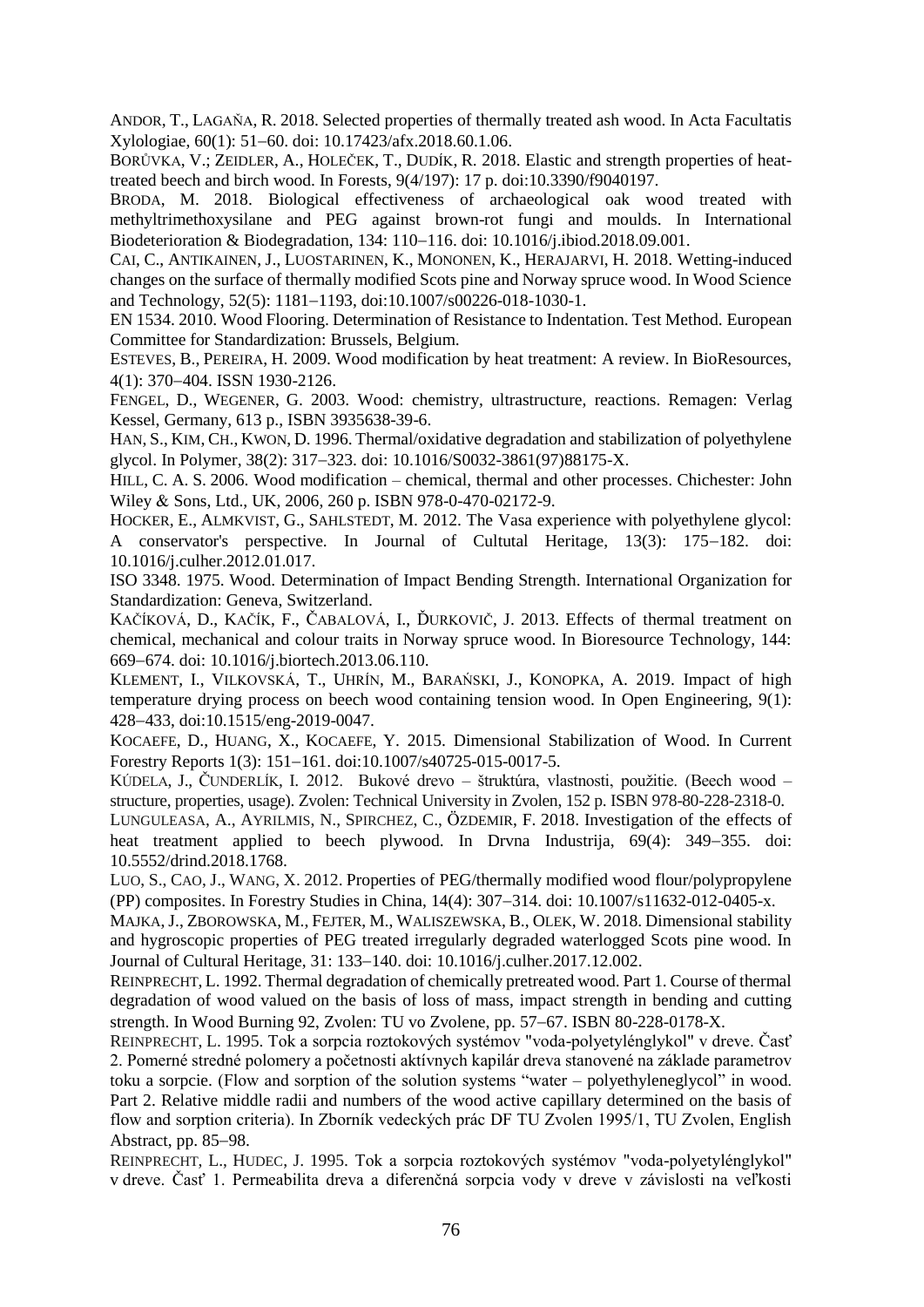makromolekúl polyetylénglykolu. (Flow and sorption of the solution systems "water – polyethyleneglycol" in wood. Part 1. Permeability of wood and differential sorption of water in wood depending on greatness of the polyethyleneglycol macromolecules). In Zborník vedeckých prác DF TU Zvolen 1995/1, TU Zvolen, English Abstract, pp. 69–84.

REINPRECHT, L., VIDHOLDOVÁ, Z. 2008. Mould resistance, water resistance and mechanical properties of OHT thermowoods. In Final Conference of COST Action E37, Bordeaux, 29-30 September 2008,. UGent—Faculty of Bioscience Engineering, Laboratory of Wood Technology, UGent, Belgium. pp.  $159-165$ .

REINPRECHT, L., VIDHOLDOVÁ, Z. 2011. TermoDřevo - ThermoWood. Ostrava: Šmíra print s.r.o., 89 p. ISBN 978-80-87427-05-7.

REINPRECHT, L. 2016. Wood deterioration, protection and maintenance. Chichester: John Wiley & Sons, Ltd., UK, 357 p. ISBN 978-1-119-10653-1.

REINPRECHT, L., REPÁK, M. 2019. The impact of paraffin-thermal modification of beech wood on its biological, physical and mechanical properties. In Forests, 10(12/1102), 14 p. doi: 10.3390/f10121102.

SANDBERG, D., KUTNAR, A., MANTANIS, G. 2017. Wood modification technologies – a review. In Forest, 10(6): 895–908. doi:10.3832/ifor2380-010.

SRINIVAS, K., PANDEY, K. K. 2012. Effect of heat treatment on color changes, dimensional stability, and mechanical properties of wood. In Journal of Wood Chemistry and Technology, 32(4): 304–316. doi:10.1080/02773813.2012.674170.

STN 490104. 1987. Skúšky vlastností rasteného dreva. Metóda zisťovania nasiakavosti a navĺhavosti. (Tests of Native Wood Properties. Method of Water Absorptivity and Hygroscopicity Determining).

TAŞDELEN, M., CAN, A., SIVRIKAYA, H. 2019. Some physical and mechanical properties of maritime pine and poplar exposed to oil-heat treatment. In Turkish Journal of Forestry,  $20(3)$ :  $254-260$ . doi: 10.18182/tjf.566647.

TJEERDSMA, B.F., BOONSTRA, M., PIZZI, A., TEKELY, P., MILITZ, H. 1998. Characterisation of thermally modified wood: molecular reasons for wood performance improvement. In Holz als Rohund Werkstoff, 56(3): 149-153. doi:10.1007/s001070050287.

VIDHOLDOVÁ, Z., SANDAK, A., SANDAK, J. 2019. Assessment of the chemical change in heat treated pine wood by near infrared spectroscopy. In Acta Facultatis Xylologiae Zvolen, 61(1): 31−42. doi:10.17423/afx.2019.61.1.03

WANG, X., CHEN, X., XIE, X., WU, Y., ZHAO, L., LI, Y., WANG, S. 2018. Effects of thermal modification on the physical, chemical and micromechanical properties of Masson pine wood (*Pinus massoniana* Lamb.). In Holzforschung, 72(12): 1063–1070. doi:10.1515/hf-2017-0205.

YILDIZ, S., GEZERB, D., YILDIZ, C. 2006. Mechanical and chemical behaviour of spruce wood modified by heat. In Building and Environment,  $41(12)$ :  $1762-1766$ . doi:10.1016/j.buildenv.2005.07.017.

ZAMAN, A., ALEN, R., KOTILAINEN, R. 2000. Thermal behaviour of Scots pine (*Pinus sylvestris*) and silver birch (*Betula pendula*) at 200–230 degrees C. In Wood and Fiber Science, 32(2): 138–143. ISSN 0735-6161.

### **ACKNOWLEDGMENTS**

This work was supported by the Scientific Grant Agency of the Ministry of Education of Slovak Republic Grant No. VEGA 1/0729/18, and by the Slovak Research and Development Agency under the contracts No. APPV-17-0583 and APVV-16-0177.